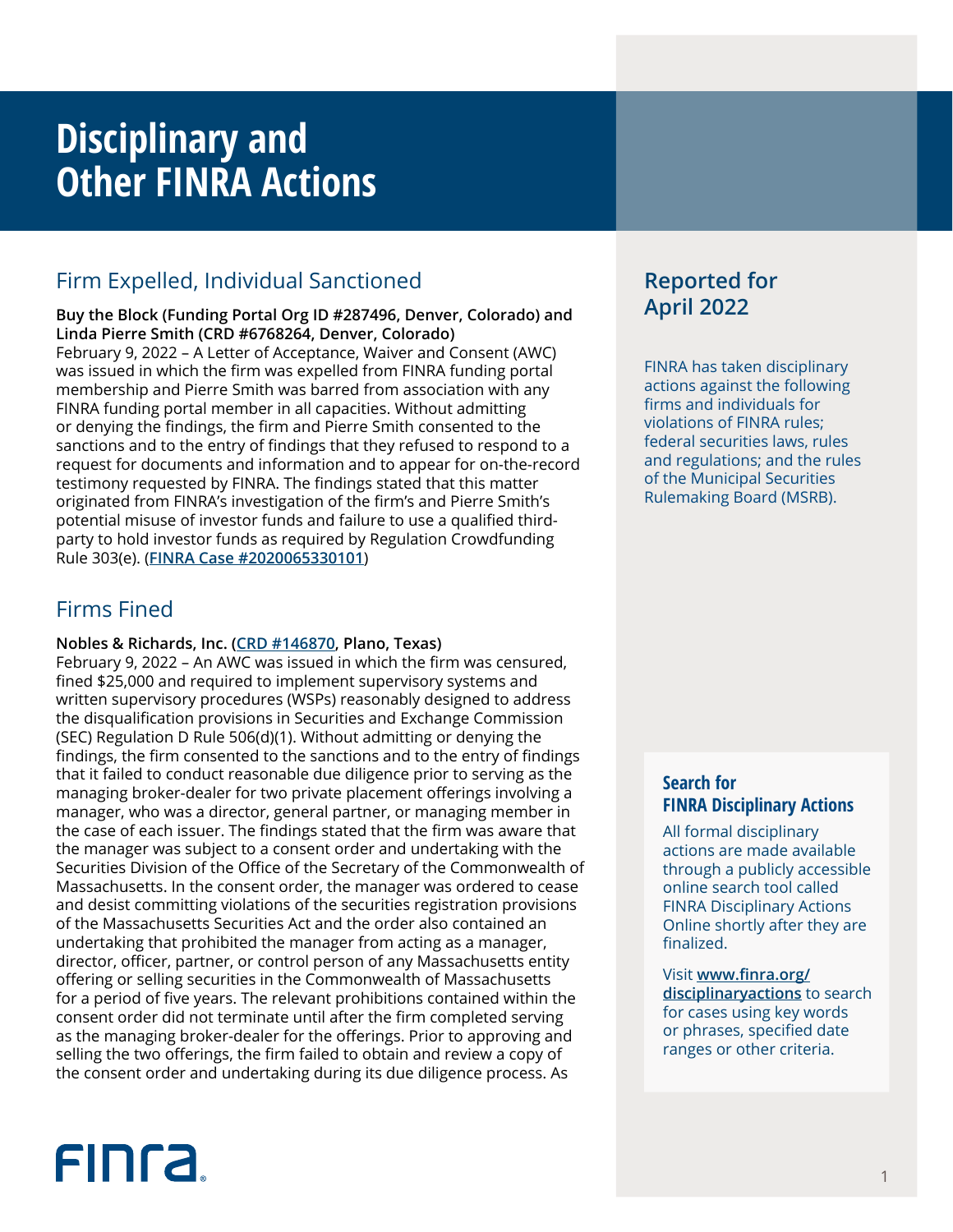a result, the firm failed to determine the impact of the consent order and whether the consent order and undertaking had any impact on whether the SEC Regulation D Rule 506 securities offering registration exemption was available for the two offerings. The findings also stated that in a contingency private placement offering of securities, the firm, while serving as the managing broker-dealer, failed to use an escrow agent and instead transmitted funds directly to the issuer. The offering was sold on a best-efforts basis with a minimum contingency. The firm failed to deposit investor funds from this minimum contingency offering into an escrow account. In addition, the firm deposited investor funds directly into bank accounts of the issuer four days prior to the minimum contingency being satisfied. (**[FINRA Case](https://www.finra.org/rules-guidance/oversight-enforcement/finra-disciplinary-actions?search=2017055743101)  [#2017055743101](https://www.finra.org/rules-guidance/oversight-enforcement/finra-disciplinary-actions?search=2017055743101)**)

## **First Manhattan Co. ([CRD #1845,](http://brokercheck.finra.org/firm/summary/1845) New York, New York)**

February 11, 2022 – An AWC was issued in which the firm was censured, fined \$250,000 and required to certify that its WSPs and supervisory system are reasonably designed to achieve compliance with Section 5 of the Securities Act of 1933 (Securities Act) and that it has established and implemented policies and procedures that can be reasonably expected to detect and cause the reporting of transactions required under the Bank Secrecy Act and the implementing regulations thereunder. Without admitting or denying the findings, the firm consented to the sanctions and to the entry of findings that it failed to establish and maintain a supervisory system and failed to establish, maintain and enforce written procedures, reasonably designed to achieve compliance with Section 5 of the Securities Act. The findings stated that the firm's WSPs were not reasonably designed to avoid becoming a participant in the potential unregistered distribution of securities. The firm's WSPs did not include procedures regarding how to conduct a searching inquiry to determine whether a transaction complied with the registration requirements of Section 5. Instead, the firm's WSPs only stated that a principal should be consulted for assistance. Moreover, even though the firm, in practice, used a pre-clearance form in connection with its Section 5 reviews, the WSPs failed to even mention the pre-clearance form. The firm's system for compliance with Section 5 relied entirely on the pre-clearance form that representatives were required to complete prior to the deposit or sale/transfer of microcap shares. The pre-clearance form did not provide any guidance about what documentation the representative should review prior to the deposit or sale of any microcap security to verify the information set forth on the pre-clearance form. The firm also did not have any process for ensuring that representatives completed the pre-clearance form. As a result, the firm accepted deposits of microcap securities without first having received a completed pre-clearance form from the customer's representative. The findings also stated that the firm failed to establish and implement an anti-money laundering (AML) program reasonably expected to detect and cause the reporting of suspicious transactions in microcap securities. The firm's AML procedures did not provide guidance about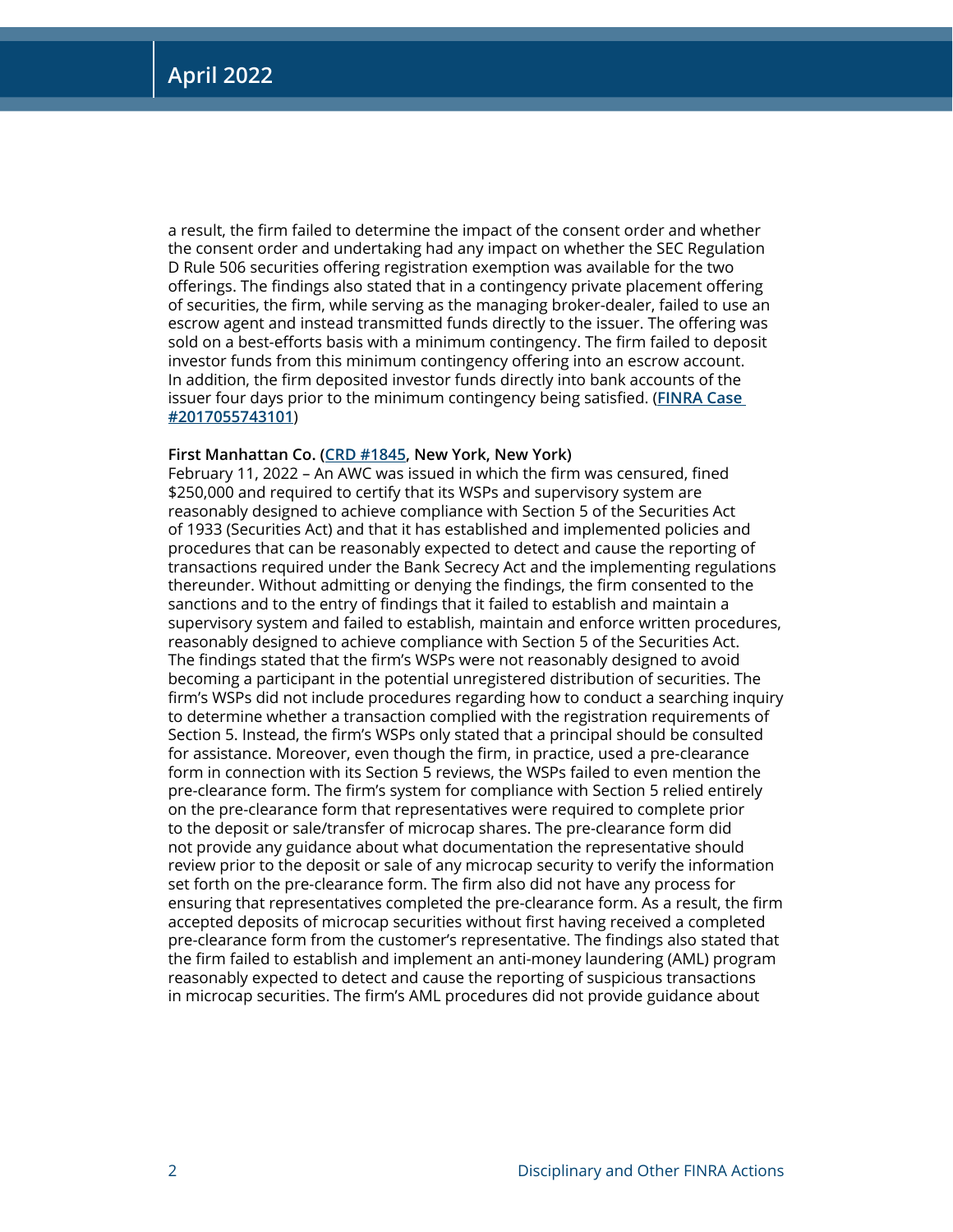how to identify or address red flags of suspicious trading in microcap securities. The firm's procedures also failed to require that the firm monitor, for AML purposes, information collected during its pre-clearance process for microcap securities. Therefore, even when customers deposited and quickly liquidated and wired out the proceeds of microcap securities, the firm's procedures did not require it to review those transactions for potential Bank Secrecy Act reporting. In addition, the firm did not have a reasonable system to identify suspicious trading in microcap securities. The firm's exclusive method for doing so was through the use of an exception report that only surveilled transactions of 50 million shares or more. As nearly all of the firm's customers' microcap activity involved fewer than 50 million shares per transaction, this exception report was not tailored to the firm's business. As a result, a small number of firm customers deposited fewer than 50 million shares of microcap securities, liquidated some or all of the securities, and withdrew the funds shortly thereafter—without the firm detecting or investigating that activity. (**[FINRA](https://www.finra.org/rules-guidance/oversight-enforcement/finra-disciplinary-actions?search=2020066627201)  [Case #2020066627201](https://www.finra.org/rules-guidance/oversight-enforcement/finra-disciplinary-actions?search=2020066627201)**)

## **Liquidnet, Inc. ([CRD #103987](http://brokercheck.finra.org/firm/summary/103987), New York, New York)**

February 22, 2022 – An AWC was issued in which the firm was censured and fined \$50,000. Without admitting or denying the findings, the firm consented to the sanctions and to the entry of findings that it published inaccurate data in monthly reports it was required to publish pursuant to Regulation NMS Rule 605. The findings stated that those reports were inaccurate because the firm misclassified, and incorrectly reflected in its Rule 605 reports, certain marketable limit orders in NMS stocks as inside-the-quote limit orders. Specifically, the firm received "parent" limit orders from its customers and, upon receipt, simultaneously routed "child" orders to its alternative trading systems. The firm incorrectly classified these order types for purposes of Rule 605 in one of its alternative trading systems based on the execution price of the child order instead of the limit price of the parent order. This misclassification affected 30 consecutive Rule 605 reports published by the firm. (**[FINRA Case #2017053083501](https://www.finra.org/rules-guidance/oversight-enforcement/finra-disciplinary-actions?search=2017053083501)**)

#### **Barclays Capital Inc. [\(CRD #19714,](http://brokercheck.finra.org/firm/summary/19714) New York, New York)**

February 24, 2022– An AWC was issued in which the firm was censured and fined \$350,000. Without admitting or denying the findings, the firm consented to the sanctions and to the entry of findings that it failed to apply market access controls and procedures to orders routed by one of its risk management systems because it mistakenly treated that system as not having order entry and execution capabilities. The findings stated that the firm mischaracterized the system as not offering order entry and execution functionality and excluded the system from its Global Electronic Trading Governance and Controls Policy, which was intended to identify all firm systems that required the application of market access controls and procedures. As a result, the firm did not apply market access controls and procedures to orders that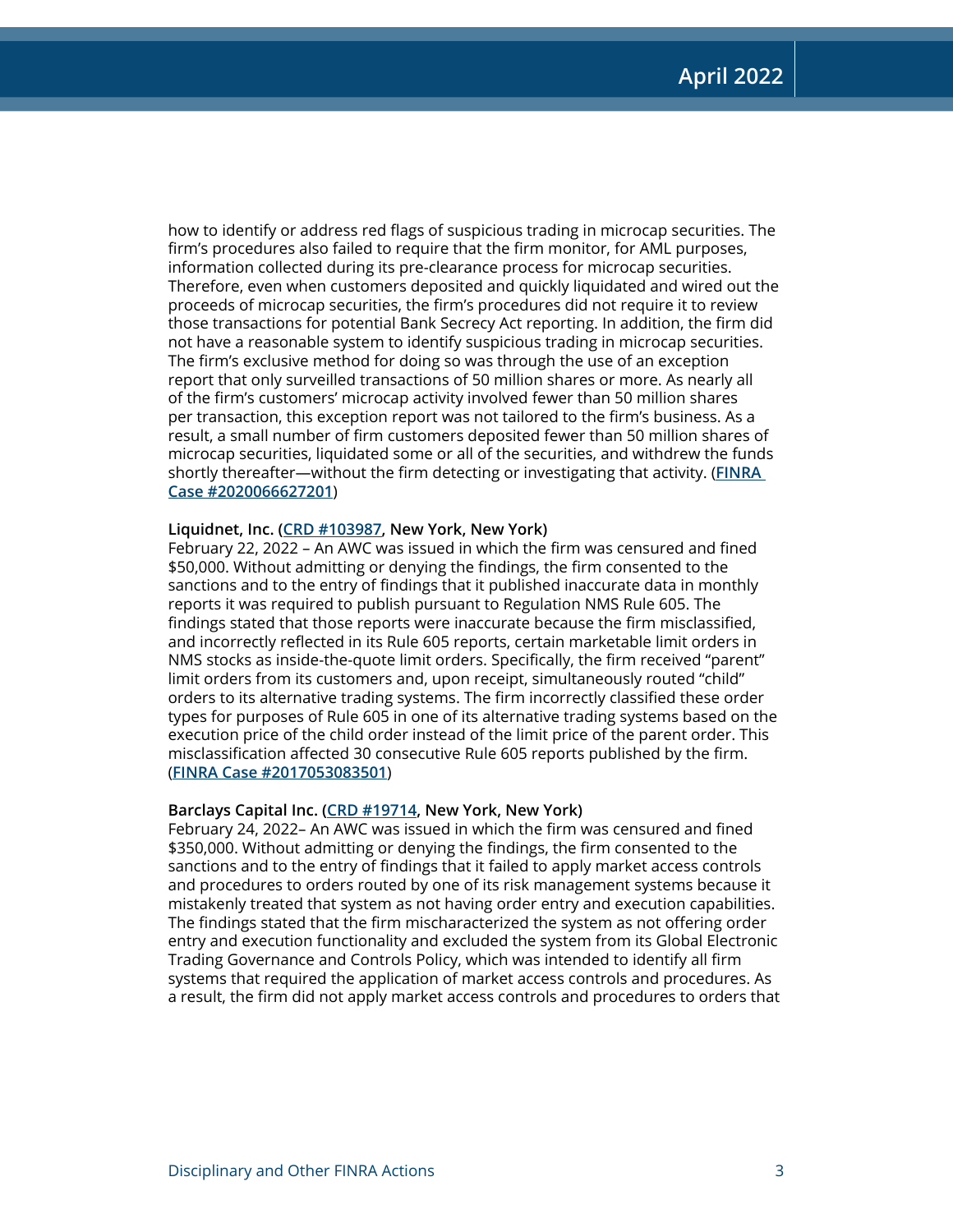the system generated and routed. The firm's failure to apply market access controls and procedures to this system resulted in the firm participating in monthly Special Opening Quotations and routing orders for contracts to the market unchecked. As a result of this failure, the firm did not prevent the entry of erroneous orders totaling \$11,800,000 rather than the intended \$118,000 through participation in a Special Opening Quotation on one day. This caused the firm's Index Options Flow Derivatives Trading Desk to exceed its assigned \$4 billion capital limit by approximately \$8 billion. After that, the firm temporarily stopped using the system to enter orders. The firm also characterized the system as in-scope for purposes of its Global Electronic Trading Governance and Controls Policy. Subsequently, the firm applied market access controls and procedures to the system's order flow. (**[FINRA](https://www.finra.org/rules-guidance/oversight-enforcement/finra-disciplinary-actions?search=2019063248401)  [Case #2019063248401](https://www.finra.org/rules-guidance/oversight-enforcement/finra-disciplinary-actions?search=2019063248401)**)

## Individuals Barred

## **William Nicholas Athas ([CRD #3165470](http://brokercheck.finra.org/individual/summary/3165470), Manorville, New York)**

February 7, 2022 – An Order Accepting Offer of Settlement was issued in which Athas was barred from association with any FINRA member in all capacities. Without admitting or denying the allegations, Athas consented to the sanction and to the entry of findings that he willfully violated Section 10(b) of the Securities Exchange Act of 1934 (Exchange Act) and Rule 10b-5 thereunder and violated FINRA Rule 2020 by churning customer accounts. The findings stated that Athas acted with intent to defraud or, at the very least, with reckless disregard of his customers' interests, seeking to maximize his own compensation in disregard of the interests of his customers. Athas deliberately incurred unreasonably high trading costs in his customers' accounts, which made it virtually impossible for the accounts to be profitable. Athas' trading in the customer accounts caused approximately \$1.1 million in losses, while Athas received substantial income from trading the accounts. Athas persisted in his trading activity even after being warned about the excessive level of trading and high costs in these customer accounts on several occasions. The findings also stated that Athas' trading in the customer accounts was excessive and quantitatively unsuitable for each of the customers based on their investment profiles. This was evidenced by high turnover rates and cost-to-equity ratios, the frequency of the transactions and the transaction costs incurred. Athas' trading resulted in cost-to-equity ratios ranging from approximately 56 percent to 246 percent and turnover rates ranging from approximately 17 to 75. Athas' churning and excessive trading caused the customers to pay approximately \$1.6 million in commissions and other trading costs. Conversely, Athas generated commissions of approximately \$1.5 million for himself and his member firms. The findings also included that Athas failed to fulfill his reasonable basis suitability obligations. Athas failed to perform reasonable diligence to understand the cumulative costs of his trading, including commissions, other trading costs and margin interest. Athas also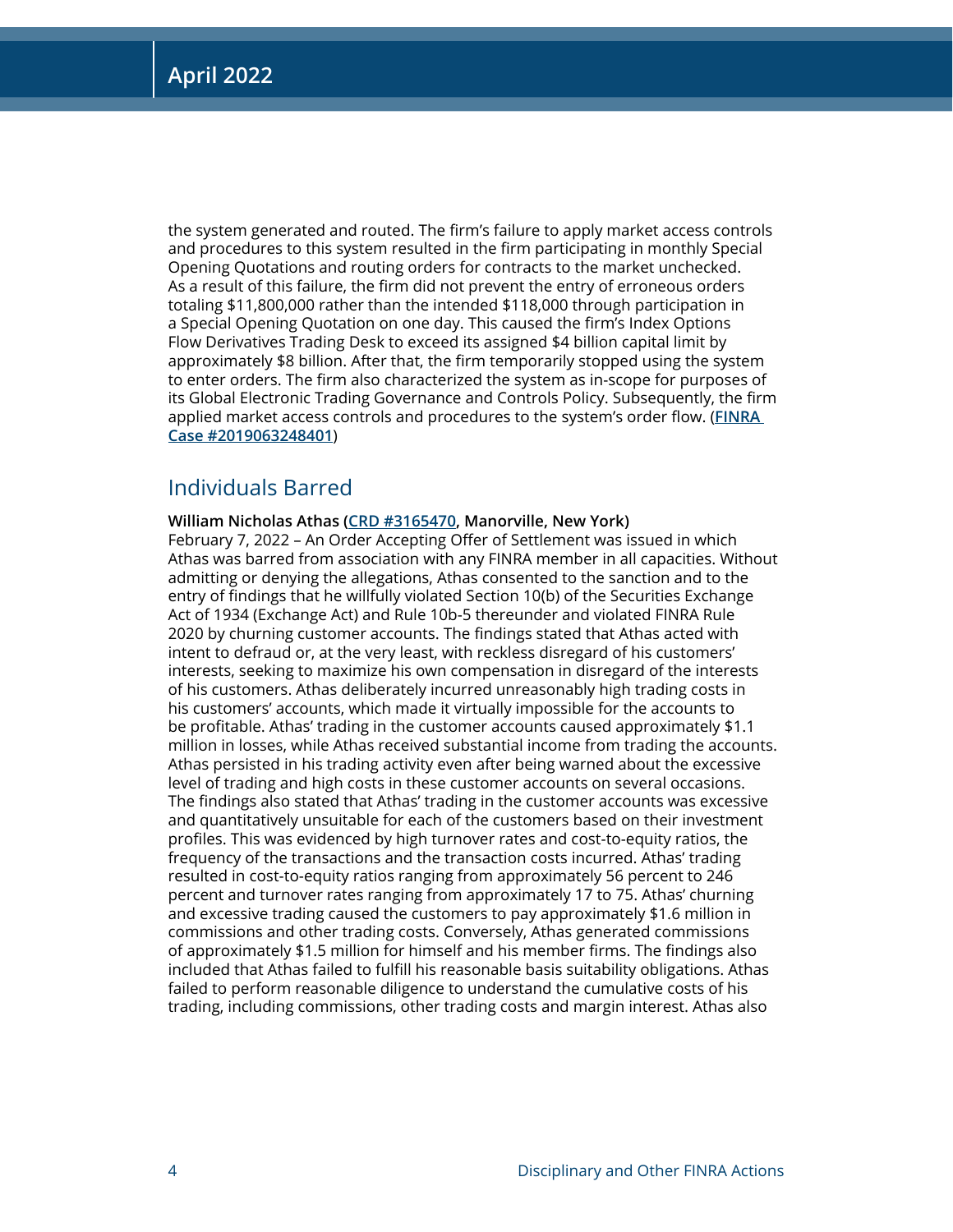failed to perform reasonable diligence to understand the impact of these cumulative costs on the value of his customers' accounts or the ability of his customers to earn a profit. In addition, Athas failed to understand turnover rates and cost-to-equity ratios and therefore failed to calculate and consider these metrics when recommending and executing a short-term, in-and-out trading strategy in his customers' accounts. (**[FINRA Case #2018057883102](https://www.finra.org/rules-guidance/oversight-enforcement/finra-disciplinary-actions?search=2018057883102)**)

## **David Joseph Campanella [\(CRD #4801465](http://brokercheck.finra.org/individual/summary/4801465), Hudson, Ohio)**

February 14, 2022 – An AWC was issued in which Campanella was barred from association with any FINRA member in all capacities. Without admitting or denying the findings, Campanella consented to the sanction and to the entry of findings that he provided an inaccurate and incomplete response to FINRA's request for documents and information in connection with its investigation into allegations that he had undisclosed brokerage accounts while associated with his member firm. The findings stated that among other things, FINRA requested that Campanella identify brokerage and money market accounts currently or formerly held by him, his spouse, or any business in which he or his spouse had a beneficial interest. Campanella provided an inaccurate and incomplete response by failing to identify at least one account, which was material to FINRA's investigation. (**[FINRA Case](https://www.finra.org/rules-guidance/oversight-enforcement/finra-disciplinary-actions?search=2021071402501)  [#2021071402501](https://www.finra.org/rules-guidance/oversight-enforcement/finra-disciplinary-actions?search=2021071402501)**)

## **Robert Jonathan Spencer [\(CRD #431878,](http://brokercheck.finra.org/individual/summary/431878) Cheektowaga, New York)**

February 14, 2022 – An AWC was issued in which Spencer was barred from association with any FINRA member in all capacities. Without admitting or denying the findings, Spencer consented to the sanction and to the entry of findings that he refused to produce documents and information requested by FINRA in connection with its investigation into whether he participated in unapproved private securities transactions. (**[FINRA Case #2020068414601](https://www.finra.org/rules-guidance/oversight-enforcement/finra-disciplinary-actions?search=2020068414601)**)

## **Ian Michael Pierce ([CRD #6205487,](http://brokercheck.finra.org/individual/summary/6205487) Torrington, Connecticut)**

February 23, 2022 – An AWC was issued in which Pierce was barred from association with any FINRA member in all capacities. Without admitting or denying the findings, Pierce consented to the sanction and to the entry of findings that he converted funds from one of his insurance customers. The findings stated that Pierce arranged for two loans totaling \$2,885 to be taken against the cash value of his customer's insurance policy without her knowledge and consent. Pierce initiated and processed the loans through an internal system at his member firm's parent company. After the parent company deposited the loan proceeds into the customer's checking account, she asked Pierce why she had received the funds. Pierce instructed the customer to transfer the loan proceeds to Pierce's personal bank account and falsely stated he would re-apply the funds to the customer's insurance policy. However, after the customer transferred the funds, Pierce did not re-apply the funds to her insurance policy, but instead, spent the money on personal purchases. The parent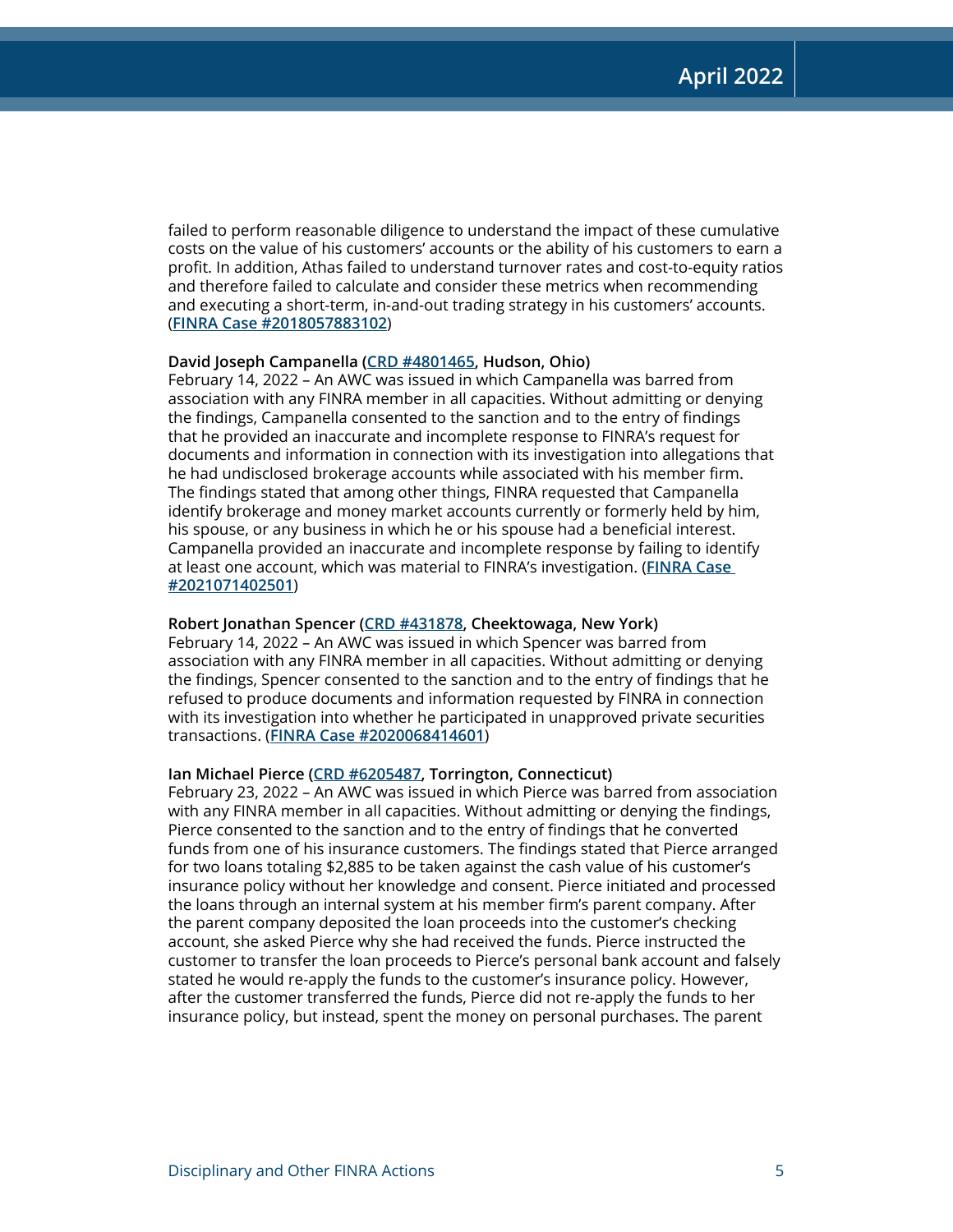company reimbursed the customer for her losses. The findings also stated that Pierce repeatedly misrepresented to the customer that she no longer needed to pay the premiums for her insurance policy, causing the premium payments to be paid by automatic premium loans. Pierce also informed the customer that all her insurance policies were in order and that her disability insurance remained in effect when in fact it had lapsed. In addition, Pierce emailed the customer the financial history of her insurance policies, which Pierce had prepared and falsely represented fictitious premium payments and account balances. (**[FINRA Case #2020066086301](https://www.finra.org/rules-guidance/oversight-enforcement/finra-disciplinary-actions?search=2020066086301)**)

## **Jon Stankovich ([CRD #4810172,](http://brokercheck.finra.org/individual/summary/4810172) Tinton Falls, New Jersey)**

February 28, 2022 – An AWC was issued in which Stankovich was barred from association with any FINRA member in all capacities. Without admitting or denying the findings, Stankovich consented to the sanction and to the entry of findings that he refused to appear for on-the-record testimony requested by FINRA in connection with an investigation into the circumstances giving rise to his termination from his member firm. The findings stated that Stankovich's firm filed a Uniform Termination Notice for Securities Industry Registration (Form U5) disclosing that he was discharged due to concerns regarding his allocation of revenue into his own production number rather than a joint production number shared with another employee. (**[FINRA Case #2018058292301](https://www.finra.org/rules-guidance/oversight-enforcement/finra-disciplinary-actions?search=2018058292301)**)

## **Alon Zak [\(CRD #5734529,](http://brokercheck.finra.org/individual/summary/5734529) Valley Village, California)**

February 28, 2022 – An OHO decision became final in which Zak was barred from association with any FINRA member in all capacities. In light of the bar, no other sanctions are imposed. The sanction was based on findings that Zak falsified and forged life insurance policy applications and submitted them to his member firm for processing without the customers' knowledge or consent. The findings stated that although one of the customers had discussed with Zak the possibility of purchasing a life insurance policy, she never authorized him to electronically sign or submit the application on her behalf. In addition, Zak completed applications for two additional customers without meeting with them, and neither customer authorized Zak to electronically sign or submit the applications. The firm rejected two of the insurance policy applications because it could not obtain additional information necessary to complete the application process, and Zak ultimately withdrew the other application. Although none of these applications were approved, Zak earned express commissions of approximately \$11,200 for the applications submitted in the names of two of the customers. The findings also stated that Zak failed to timely respond to FINRA's requests for information and documents. FINRA requested that Zak provide account statements for his bank, brokerage, and credit card accounts, as well as his tax returns. After initially failing to respond, Zak ultimately provided only partial responses to the requests. Only after being suspended by FINRA did Zak provide the missing information and documents. The findings also included that Zak failed to provide on-the-record testimony requested by FINRA. (**[FINRA Case #2020065349803](https://www.finra.org/rules-guidance/oversight-enforcement/finra-disciplinary-actions?search=2020065349803)**)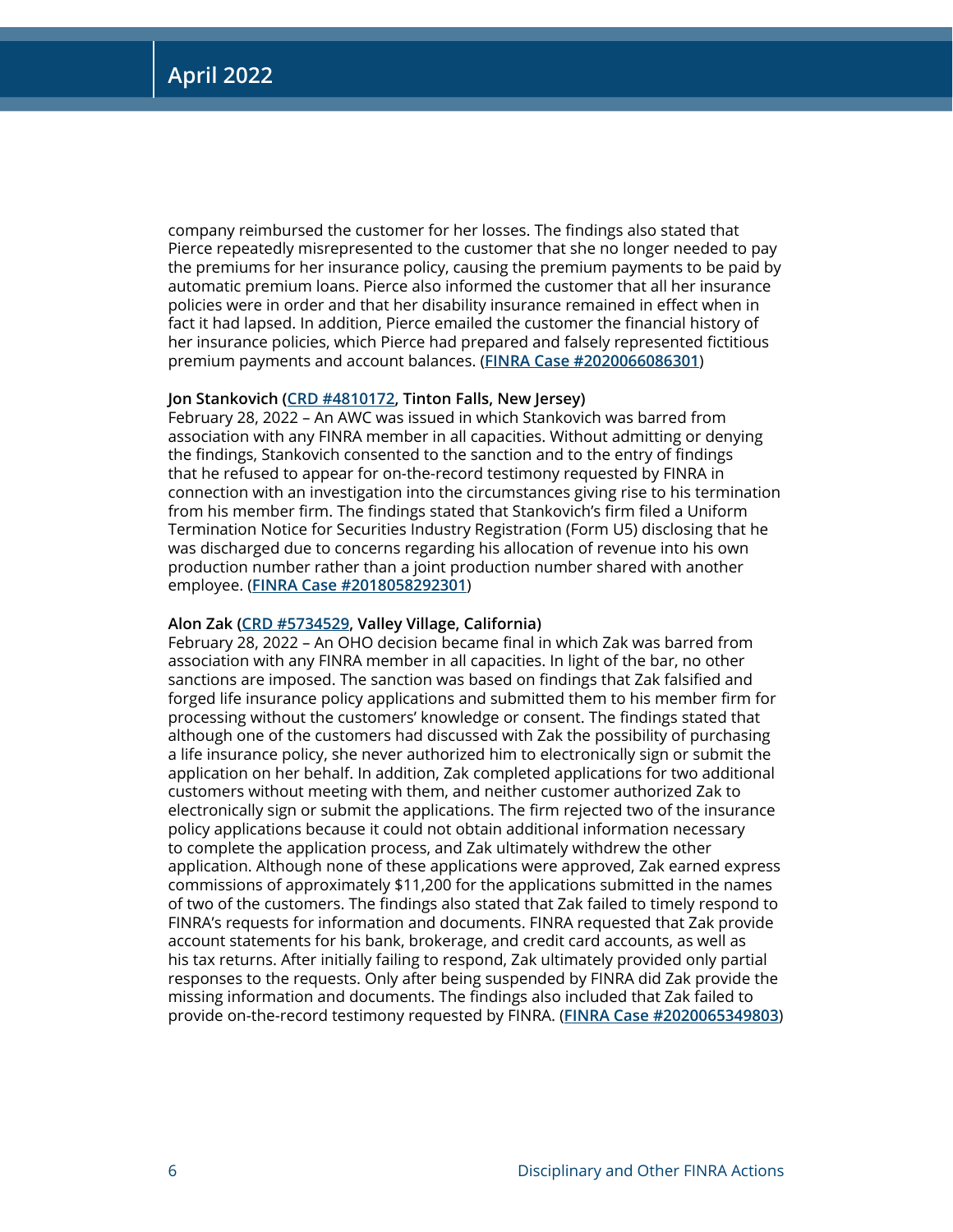## Individuals Suspended

**Reid Christian Andrew [\(CRD #7056210](http://brokercheck.finra.org/individual/summary/7056210), San Juan Capistrano, California)** February 1, 2022 – An AWC was issued in which Andrew was fined \$5,000 and suspended from association with any FINRA member in all capacities for 18 months. Without admitting or denying the findings, Andrew consented to the sanctions and to the entry of findings that he possessed unauthorized materials while taking the North American Securities Administrators Association (NASAA) Series 66 Uniform Combined State Law Examination (Series 66). The findings stated that prior to the examination, Andrew attested that he had read and would abide by FINRA's Qualifications Examinations Rules of Conduct, which among other things, prohibits the use or attempted use of phones during the exam and requires candidates to store all personal items in the locker provided by the test vendor prior to entering the test room. During an unscheduled break, Andrew possessed and had access to his cellular phone which contained study materials for the exam.

The suspension is in effect from March 7, 2022, through September 6, 2023. (**[FINRA](https://www.finra.org/rules-guidance/oversight-enforcement/finra-disciplinary-actions?search=2021071087901)  [Case #2021071087901](https://www.finra.org/rules-guidance/oversight-enforcement/finra-disciplinary-actions?search=2021071087901)**)

## **Ronald Scott Bright ([CRD #2702179,](http://brokercheck.finra.org/individual/summary/2702179) Happy Valley, Oregon)**

February 1, 2022 – An AWC was issued in which Bright was fined \$5,000 and suspended from association with any FINRA member in all capacities for 15 business days. Without admitting or denying the findings, Bright consented to the sanctions and to the entry of findings that he exercised discretion without written authorization when executing transactions for customer accounts in connection with switching certain of the customers' assets between mutual fund families. The findings stated that Bright made these transactions based on communications with his customers that occurred three or more days before he placed the trades. Although Bright discussed the mutual fund switching strategy with the customers, he did not speak with them about the specific trades on the dates of the transactions. In addition, Bright's member firm had not approved any of these accounts for discretionary trading.

The suspension was in effect from March 7, 2022, through March 25, 2022. (**[FINRA](https://www.finra.org/rules-guidance/oversight-enforcement/finra-disciplinary-actions?search=2020066230301)  [Case #2020066230301](https://www.finra.org/rules-guidance/oversight-enforcement/finra-disciplinary-actions?search=2020066230301)**)

## **Michael A. Mollura [\(CRD #7294849](http://brokercheck.finra.org/individual/summary/7294849), Massapequa, New York)**

February 1, 2022 – An AWC was issued in which Mollura was assessed a deferred fine of \$5,000 and suspended from association with any FINRA member in all capacities for 18 months. Without admitting or denying the findings, Mollura consented to the sanctions and to the entry of findings that he possessed prohibited materials while taking the Series 66 examination. The findings stated that prior to beginning the examination, Mollura attested that he had read and would abide by FINRA's Qualifications Examinations Rules of Conduct, which require candidates to store all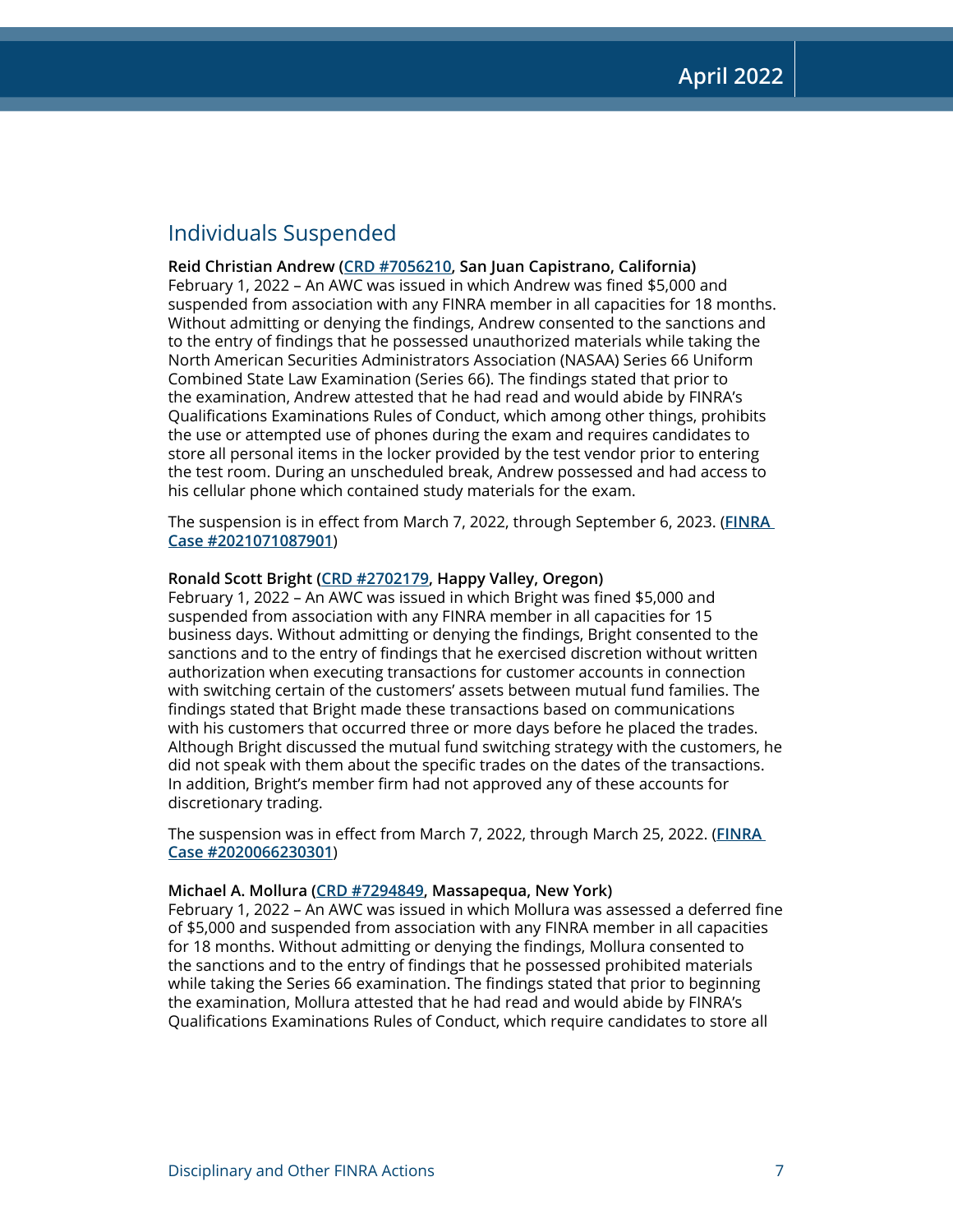personal items in the locker provided by the test vendor prior to entering the test room, and prohibit any use, attempted use, or access to personal items, including study materials, during the examination. However, Mollura possessed and took notes on personal paper during the examination.

The suspension is in effect from February 7, 2022, through August 6, 2023. (**[FINRA](https://www.finra.org/rules-guidance/oversight-enforcement/finra-disciplinary-actions?search=2021071027601)  [Case #2021071027601](https://www.finra.org/rules-guidance/oversight-enforcement/finra-disciplinary-actions?search=2021071027601)**)

## **Joseph John Weinrich Sr. [\(CRD #461987](http://brokercheck.finra.org/individual/summary/461987), Overland Park, Kansas)**

February 1, 2022 – An OHO decision became final in which Weinrich was fined \$5,000 and suspended from association with any FINRA member in all capacities for 30 business days. The sanctions were based on the findings that Weinrich willfully failed to timely amend his Uniform Application for Securities Industry Registration or Transfer (Form U4) to disclose a joint Chapter 7 bankruptcy petition. The findings stated that Weinrich had notice of his bankruptcy petition at the time it was filed. When Weinrich's association with his member firm ended, he amended his Form U4 four times. Weinrich's failure to disclose his petition continued until over two years later. The findings also stated that Weinrich made false and inaccurate statements to his firm in his annual compliance questionnaire. The questionnaire asked if Weinrich had filed for bankruptcy within the previous three years, and if he was, or had ever been, involved in any bankruptcy proceeding. Weinrich falsely answered "no" to both questions. In addition, Weinrich certified that he had reviewed his Form U4, and it accurately reflected his required registration information and disclosures. In fact, Weinrich failed to disclose that his Form U4 did not refer to his bankruptcy petition.

The suspension was in effect from February 7, 2022, through March 21, 2022. (**[FINRA](https://www.finra.org/rules-guidance/oversight-enforcement/finra-disciplinary-actions?search=2018058611601)  [Case #2018058611601](https://www.finra.org/rules-guidance/oversight-enforcement/finra-disciplinary-actions?search=2018058611601)**)

## **Lynn Cooper Faust ([CRD #729012,](http://brokercheck.finra.org/individual/summary/729012) Greer, South Carolina)**

February 4, 2022 – An AWC was issued in which Faust was fined \$5,000 and suspended from association with any FINRA member in all capacities for three months. Without admitting or denying the findings, Faust consented to the sanctions and to the entry of findings that she recommended an unsuitable pattern of short-term trading of UITs in customer accounts. The findings stated that Faust recommended that customers sell UITs short of maturity dates and roll the proceeds into new UITs. Almost half of these rollover transactions were series to series rollovers. As a result, on those occasions, Faust recommended her customers roll over a UIT well before its maturity date in order to purchase a subsequent series of the same UIT, which generally had the same or similar investment objectives and strategies as the prior series. Faust's recommendations caused her customers to incur unnecessary excess sales charges.

The suspension is in effect from March 7, 2022, through June 6, 2022. (**[FINRA Case](https://www.finra.org/rules-guidance/oversight-enforcement/finra-disciplinary-actions?search=2018060460401)  [#2018060460401](https://www.finra.org/rules-guidance/oversight-enforcement/finra-disciplinary-actions?search=2018060460401)**)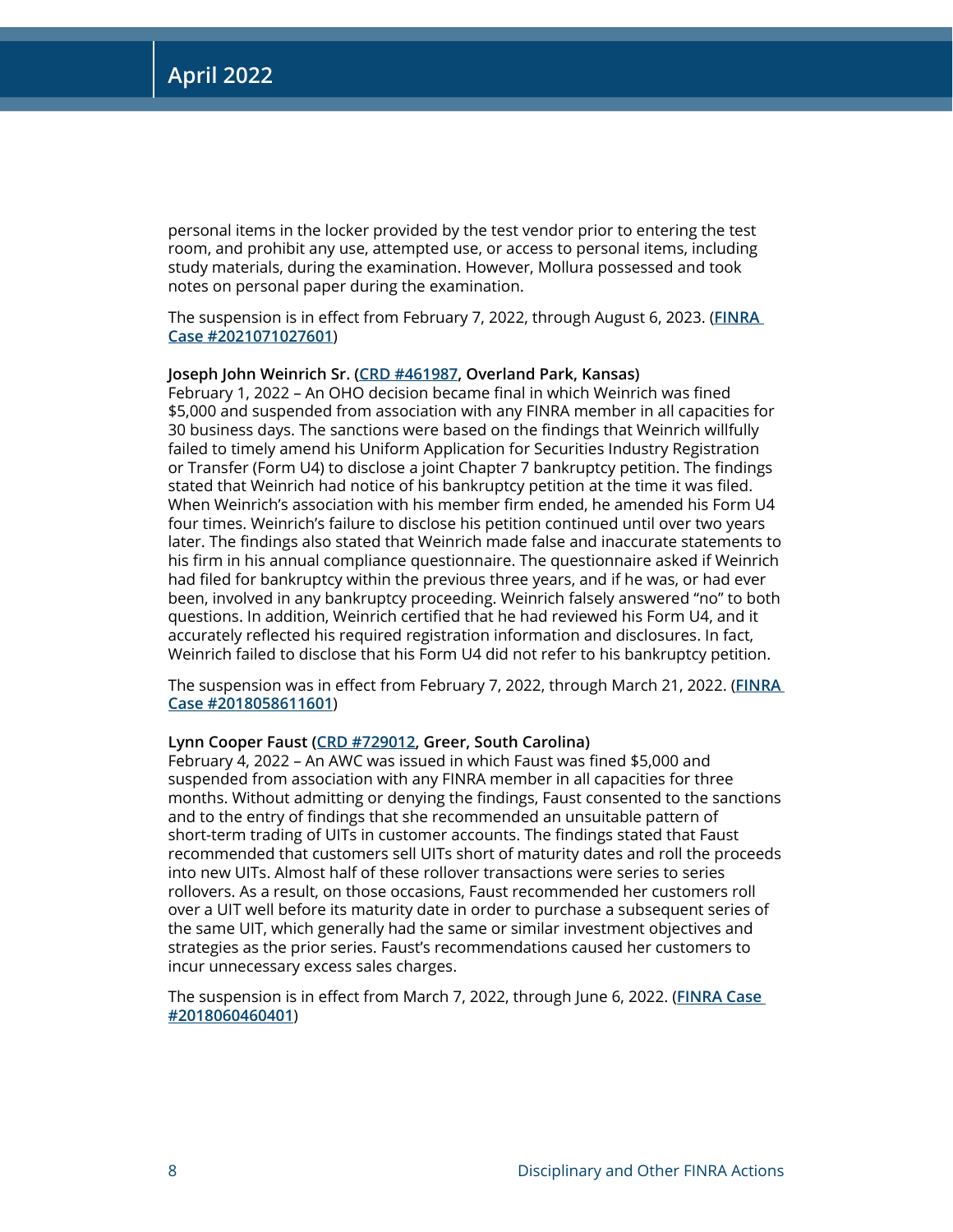#### **Michael G. Mancinelli [\(CRD #5505925](http://brokercheck.finra.org/individual/summary/5505925), New York, New York)**

February 4, 2022 – An AWC was issued in which Mancinelli was assessed a deferred fine of \$10,000 and suspended from association with any FINRA member in all capacities for 30 business days. Without admitting or denying the findings, Mancinelli consented to the sanctions and to the entry of findings that he violated MSRB Rules G-8 and G-17 when he exercised discretionary trading in a customer account without having first obtained written authorization from the customer and written approval by his member firm. The findings stated that eventually, at the direction of his firm, Mancinelli obtained a signed written discretionary authorization form from the customer. The findings also stated that Mancinelli improperly marked municipal securities transactions in the same customer's account as unsolicited even though he had recommended many of the purchase and sale transactions to the customer, thereby causing the firm to have inaccurate books and records.

The suspension was in effect from February 7, 2022, through March 21, 2022. (**[FINRA](https://www.finra.org/rules-guidance/oversight-enforcement/finra-disciplinary-actions?search=2022073661801)  [Case #2022073661801](https://www.finra.org/rules-guidance/oversight-enforcement/finra-disciplinary-actions?search=2022073661801)**)

#### **Howell Gregory Ferguson [\(CRD #4400990](http://brokercheck.finra.org/individual/summary/4400990), Weimar, Texas)**

February 8, 2022 – An AWC was issued in which Ferguson was assessed a deferred fine of \$10,000 and suspended from association with any FINRA member in all capacities for two years. Without admitting or denying the findings, Ferguson consented to the sanctions and to the entry of findings that he forged documents by signing a customer's name without the customer's prior permission. The findings stated that the forms were to request required minimum distributions from annuities and Ferguson caused those forms to be submitted to the annuity companies. The findings also stated that after FINRA initiated an investigation of Ferguson's conduct, he falsely denied signing the customer's name in response to FINRA's request for information. Subsequently, after FINRA obtained Ferguson's emails about the forms and requested information from him about those emails, Ferguson recanted his false statements and admitted that he had signed the customer's name without permission.

The suspension is in effect from February 22, 2022, through February 21, 2024. (**[FINRA Case #2020065572901](https://www.finra.org/rules-guidance/oversight-enforcement/finra-disciplinary-actions?search=2020065572901)**)

## **Raphael Lashar Mack [\(CRD #6391565](http://brokercheck.finra.org/individual/summary/6391565), Gilbert, Arizona)**

February 9, 2022 – An AWC was issued in which Mack was suspended from association with any FINRA member in all capacities for six months. In light of Mack's financial status, no monetary sanction has been imposed. Without admitting or denying the findings, Mack consented to the sanction and to the entry of findings that he made reckless misrepresentations in a loan application and loan agreement he submitted to the Small Business Administration to obtain an Economic Injury Disaster Loan. The findings stated that in the loan application, Mack misrepresented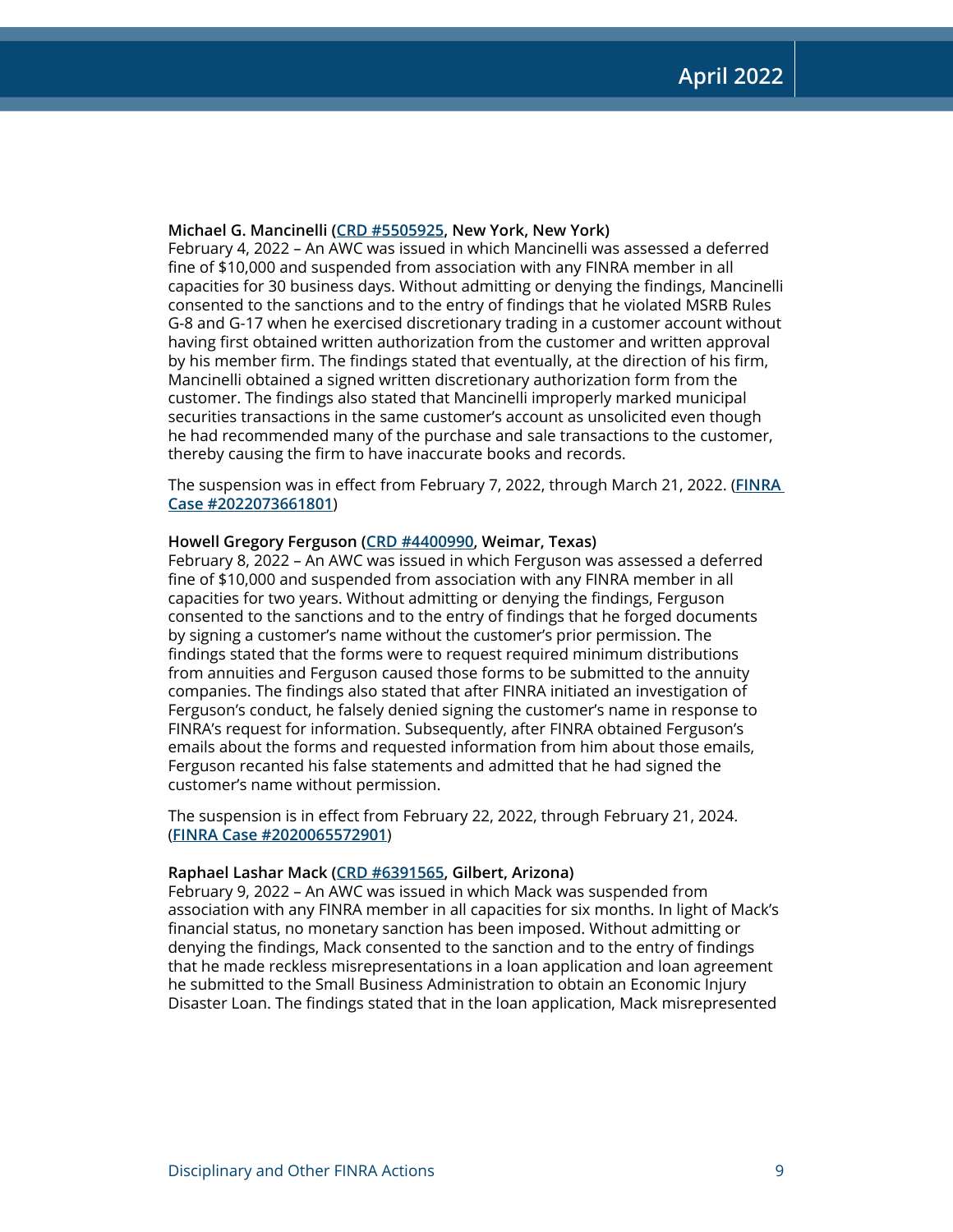that he was the owner of a childcare business and that the business earned \$24,500 in revenue and incurred \$16,000 in costs during a one-year period. At that time, Mack had no disclosed outside business activities and did not have a business eligible for an Economic Injury Disaster Loan from the Small Business Administration. Later, Mack did some work for a childcare business, but he did not own that business and he earned only a few hundred dollars from that work. Based on Mack's misrepresentations, the Small Business Administration approved the loan application. Subsequently, Mack signed a loan agreement with the Small Business Administration, affirming that the representations in his application were correct. Mack did not review the information he had provided in the loan application prior to certifying its accuracy when he signed the loan agreement. As a result, the Small Business Administration provided Mack with a \$3,300 loan.

The suspension is in effect from February 22, 2022, through August 21, 2022. (**[FINRA](https://www.finra.org/rules-guidance/oversight-enforcement/finra-disciplinary-actions?search=2020068624101)  [Case #2020068624101](https://www.finra.org/rules-guidance/oversight-enforcement/finra-disciplinary-actions?search=2020068624101)**)

## **Christopher Edward Bond ([CRD #4658534](http://brokercheck.finra.org/individual/summary/4658534), Melville, New York)**

February 10, 2022 – An AWC was issued in which Bond was fined \$5,000 and suspended from association with any FINRA member in all capacities for 15 business days. Without admitting or denying the findings, Bond consented to the sanctions and to the entry of findings that he exercised discretion without written authorization with respect to securities transactions in customer accounts. The findings stated that although the customers gave Bond oral or implicit discretion to purchase or sell securities, none of the customers provided prior written authorization for him to exercise discretion in their accounts. In addition, Bond's member firm did not accept any of the customer accounts as discretionary accounts and, in fact, did not permit discretionary trading in non-advisory accounts. Subsequently, Bond stated on a firm compliance questionnaire that he had not engaged in discretionary trading.

The suspension was in effect from March 7, 2022, through March 25, 2022. (**[FINRA](https://www.finra.org/rules-guidance/oversight-enforcement/finra-disciplinary-actions?search=2020065532401)  [Case #2020065532401](https://www.finra.org/rules-guidance/oversight-enforcement/finra-disciplinary-actions?search=2020065532401)**)

#### **Arnold J. Feist ([CRD #1296808,](http://brokercheck.finra.org/individual/summary/1296808) Briarcliff Manor, New York)**

February 11, 2022 – An AWC was issued in which Feist was assessed a deferred fine of \$25,000, suspended from association with any FINRA member in any principal capacity for two months and required to satisfactorily complete 10 hours of continuing education concerning AML responsibilities. Without admitting or denying the findings, Feist consented to the sanctions and to the entry of findings that he, as his member firm's AML compliance officer, failed to establish and implement a reasonably designed AML program at the firm. The findings stated that Feist failed to meaningfully familiarize himself with the firm's AML program as it was being implemented on a day-to-day basis. Feist did not supervise the firm's AML analysts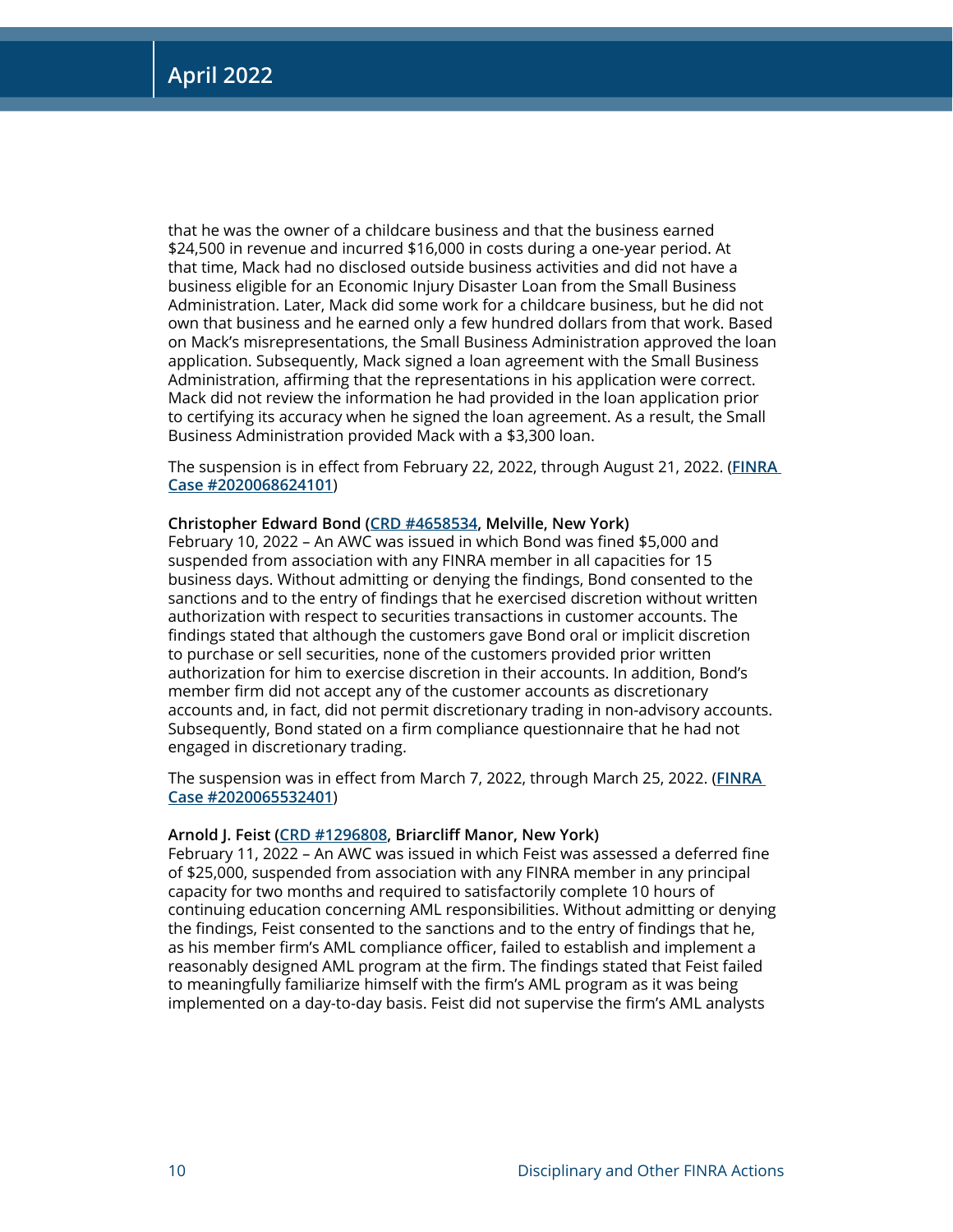or their supervisors. Nor did Feist take other steps to understand how the firm was implementing its AML program. Feist failed to regularly perform a monthly review of at least one of the firm's surveillance reports, as set forth in the firm's WSPs, and failed to develop an understanding of the firm's AML risk profile. Feist also did not assess whether the firm's AML analysts were reviewing the firm's AML surveillance reports on a timely basis and he did not take steps to determine whether the firm's AML investigations were adequate. Moreover, Feist failed to monitor other AML compliance activities at the firm, such as due diligence and enhanced due diligence for foreign financial institutions. The findings also stated that Feist learned about, but failed to recognize the importance of, facts that should have alerted him that the firm's AML program was not reasonably designed to detect and cause the reporting of suspicious activity or to comply with Bank Secrecy Act regulations. The findings also included that Feist incorrectly believed that the firm did not need to file a Suspicious Activity Report concerning suspicious activity it first learned about from regulators or law enforcement agencies investigating that same conduct.

The suspension is in effect from February 22, 2022, through April 21, 2022. (**[FINRA](https://www.finra.org/rules-guidance/oversight-enforcement/finra-disciplinary-actions?search=2015047770302)  [Case #2015047770302](https://www.finra.org/rules-guidance/oversight-enforcement/finra-disciplinary-actions?search=2015047770302)**)

## **Jason Robert Stannard [\(CRD #5132938](http://brokercheck.finra.org/individual/summary/5132938), Colchester, Vermont)**

February 15, 2022 – An AWC was issued in which Stannard was fined \$2,500 and suspended from association with any FINRA member in all capacities for 10 business days. Without admitting or denying the findings, Stannard consented to the sanctions and to the entry of findings that he caused his member firm to maintain inaccurate books and records by changing the representative code on trades, which caused the trade confirmations to show an inaccurate representative code. The findings stated that Stannard entered into an agreement through which he agreed to service certain customer accounts, including executing trades for those accounts, under a joint representative code that he shared with two team members and a retired representative, who was a relative of Stannard. The agreement set forth what percentages of the commissions each representative would earn on trades placed using the joint representative code. Although the firm's system correctly prepopulated the trades with the applicable joint representative code, Stannard changed the code for the trades to his personal representative code. Prior to Stannard changing the code on the trades, the retired representative agreed that he could do so. Stannard also discussed changing the representative code with the two team members and mistakenly believed they also agreed that he could do so, but he was mistaken. Stannard's actions resulted in his receiving higher commissions from the trades than what he was entitled to receive pursuant to the agreement. Later, Stannard became aware that the team members had concerns about his changing the representative code on the trades at issue and he offered to reimburse them for the higher commissions he received. Before Stannard was discharged from the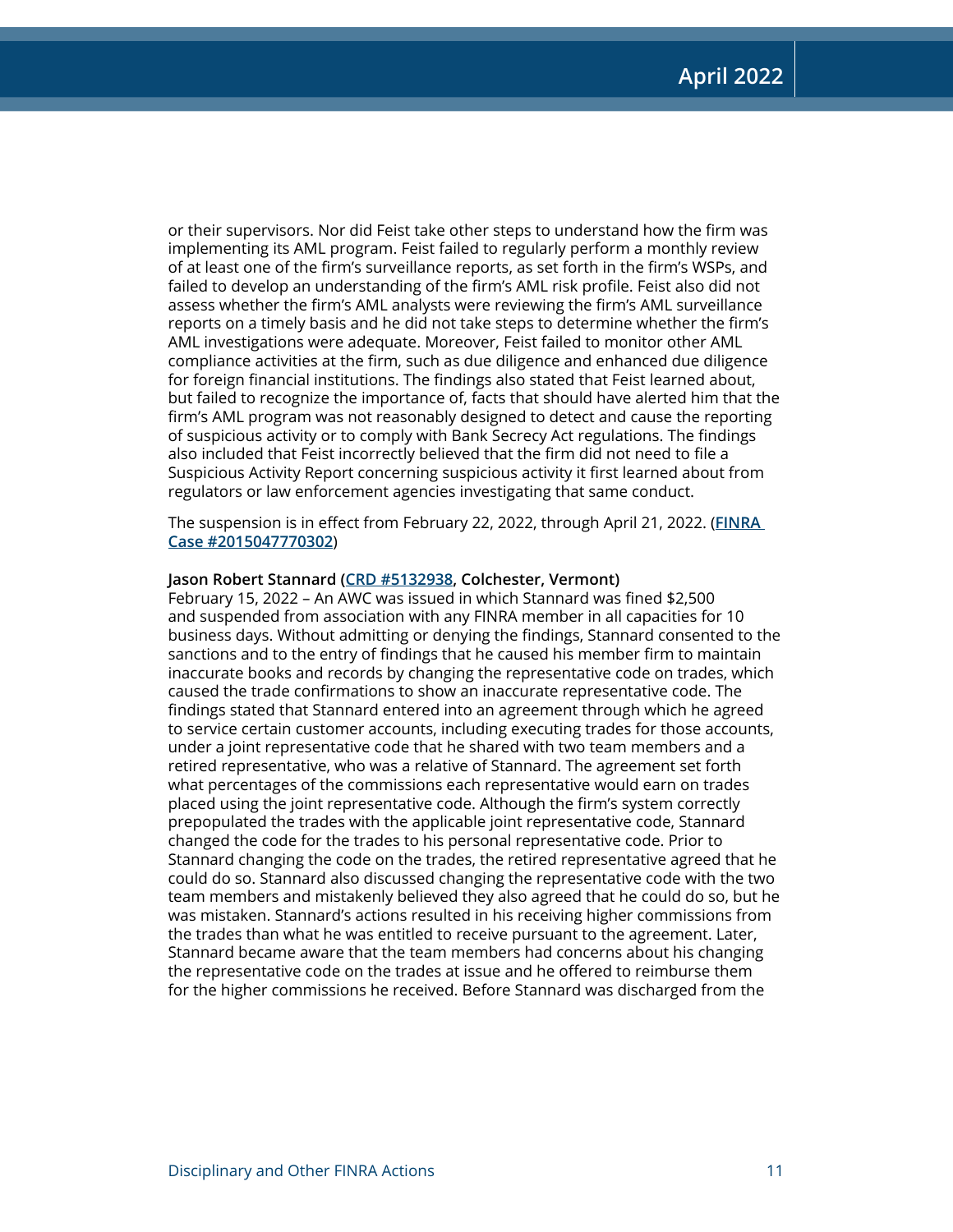firm, it credited the team members with a higher commission percentage for trades placed using the joint representative code, and reduced the commissions earned by Stannard for those trades, to reimburse the team members for the commissions they did not receive as a result of Stannard's changing the representative code. The retired representative refused to accept reimbursement from the firm.

The suspension was in effect from March 21, 2022, through April 1, 2022. (**[FINRA](https://www.finra.org/rules-guidance/oversight-enforcement/finra-disciplinary-actions?search=2019061720801)  [Case #2019061720801](https://www.finra.org/rules-guidance/oversight-enforcement/finra-disciplinary-actions?search=2019061720801)**)

## **James R. Kirchner [\(CRD #2852217](http://brokercheck.finra.org/individual/summary/2852217), Chicago, Illinois)**

February 23, 2022 – An AWC was issued in which Kirchner was assessed a deferred fine of \$5,000 and suspended from association with any FINRA member in all capacities for two months. Without admitting or denying the findings, Kirchner consented to the sanctions and to the entry of findings that he falsified a document used in connection with the purchase of a private placement. The findings stated that when Kirchner submitted a customer's documentation to his member firm for approval, the firm rejected the proposed purchase because the customer had initialed the document incorrectly. Subsequently, Kirchner altered that document with the intention of submitting it to the firm to complete the customer's private placement purchase. Kirchner used his personal email address to send the original document to a third-party, a person he knew could electronically alter the document for him. This third-party received the document from Kirchner and then altered it by moving the customer's initials to the location that the firm required in order to approve the purchase. The third-party altered the document at Kirchner's request and sent it back to him using Kirchner's personal email address. Kirchner then used his personal email to send the falsified document back to his firm email account. Kirchner's use of his personal email account to communicate with the third-party violated the firm's written policy requiring that all business-related communications be conducted with firm-issued email addresses and Kirchner did so in order to circumvent his firm's supervisory review of his conduct. Although Kirchner did not submit the altered document to the firm, it identified his use of his personal email address and the falsification and terminated his registration with the firm.

The suspension is in effect from March 7, 2022, through May 6, 2022. (**[FINRA Case](https://www.finra.org/rules-guidance/oversight-enforcement/finra-disciplinary-actions?search=2018060946701)  [#2018060946701](https://www.finra.org/rules-guidance/oversight-enforcement/finra-disciplinary-actions?search=2018060946701)**)

#### **Andrew Bruce Elsoffer [\(CRD #2580009](http://brokercheck.finra.org/individual/summary/2580009), Pepper Pike, Ohio)**

February 25, 2022 – An AWC was issued in which Elsoffer was assessed a deferred fine of \$15,000 and suspended from association with any FINRA member in all capacities for two years. Without admitting or denying the findings, Elsoffer consented to the sanctions and to the entry of findings that he exercised discretion in customer accounts without prior written authorization from the customers and without his member firm having accepted the accounts as discretionary. The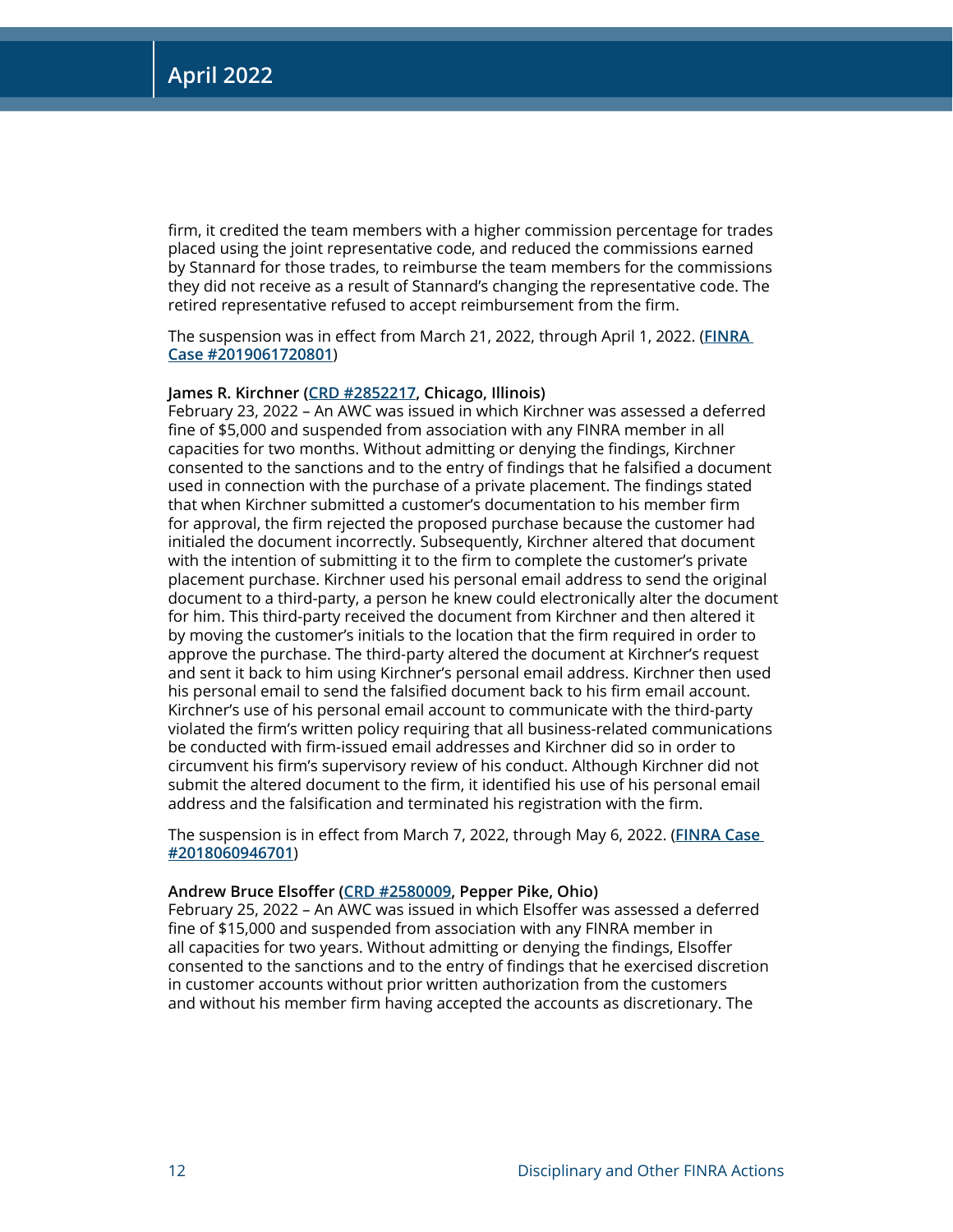findings stated that the customers understood that Elsoffer was conducting trading in their accounts. The findings also stated that Elsoffer loaned a total of \$13,703 to a customer without disclosing or seeking prior approval from the firm. Elsoffer assisted the customer, who was a close friend but not an immediate family member, with renovating his home at a time when the customer was unable to oversee the renovations himself. Elsoffer loaned the customer the funds to pay to the contractors renovating the home. The customer then reimbursed Elsoffer via three checks totaling \$2,703 drawn on his firm account and two checks totaling \$11,000 drawn on his bank account. The findings also included that Elsoffer initially provided false information to FINRA. FINRA requested that Elsoffer provide a signed statement addressing his termination from the firm and allegations that he had violated firm policy. In Elsoffer's written response, he misrepresented that all check writing was done from the customer's firm account. FINRA later asked Elsoffer whether, in addition to the three checks written from the firm account, the customer had written Elsoffer additional checks from any bank accounts and if so, to provide all supporting documentation. In his written response, Elsoffer misrepresented that no other checks existed. Elsoffer later corrected his prior misstatements by producing personal bank statements and two additional cancelled checks drawn on the customer's bank account totaling \$11,000.

The suspension is in effect from March 7, 2022, through March 6, 2024. (**[FINRA Case](https://www.finra.org/rules-guidance/oversight-enforcement/finra-disciplinary-actions?search=2018060469601)  [#2018060469601](https://www.finra.org/rules-guidance/oversight-enforcement/finra-disciplinary-actions?search=2018060469601)**)

## Complaints Filed

**FINRA issued the following complaints. Issuance of a disciplinary complaint represents FINRA's initiation of a formal proceeding in which findings as to the allegations in the complaint have not been made, and does not represent a decision as to any of the allegations contained in the complaint. Because these complaints are unadjudicated, you may wish to contact the respondents before drawing any conclusions regarding the allegations in the complaint.**

## **Gina Rea Kidd ([CRD #6658538,](http://brokercheck.finra.org/individual/summary/6658538) Lynchburg, Virginia)**

February 4, 2022 – Kidd was named a respondent in a FINRA complaint alleging that she failed to appear for on-the-record testimony requested by FINRA during the course of an investigation into allegations made in a Form U5 submitted by her member firm, which stated that she was terminated after allegations that she involved an unregistered person in activities that require registration. The complaint alleges that Kidd initially cooperated with the investigation by providing documents and information. However, Kidd's testimony was material to FINRA's investigation into her conduct at the firm and her failure to provide testimony impeded its investigation. (**[FINRA Case #2019064729705](https://www.finra.org/rules-guidance/oversight-enforcement/finra-disciplinary-actions?search=2019064729705)**)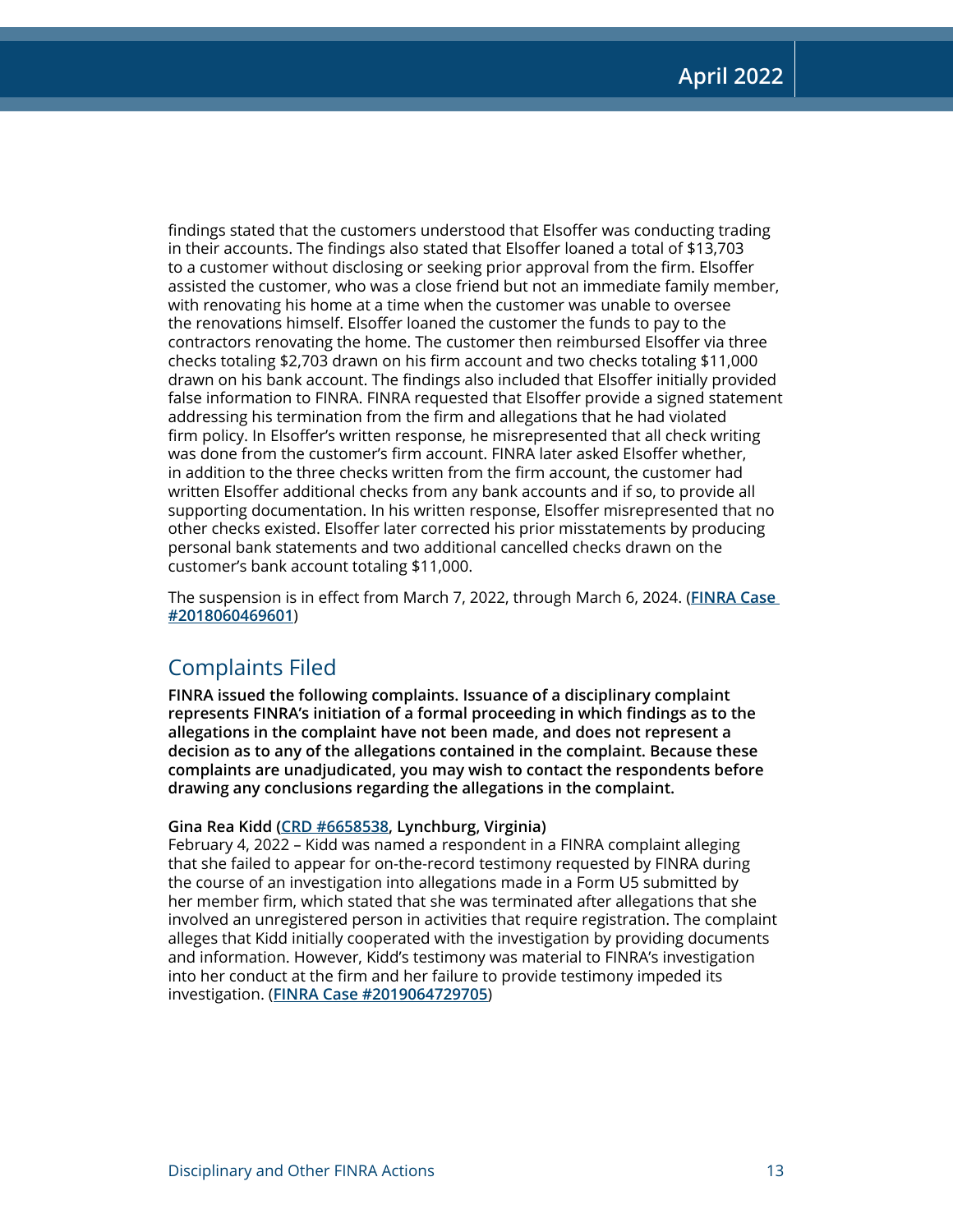**Worden Capital Management LLC ([CRD #148366](http://brokercheck.finra.org/firm/summary/148366), New York, New York)** February 28, 2022 – The firm was named a respondent in a FINRA complaint alleging that it willfully violated Section 10(b) of the Exchange Act and Rule 10b-5(b) thereunder and violated FINRA Rule 2020 by raising over \$10 million from investors in private placement offerings without disclosing a material conflict of interest that it had entered into a secret agreement to receive an additional eight percent commission on its sales of securities through these offerings. The complaint alleges that in total, the firm received \$609,500 in undisclosed commissions from sales of securities in the offerings. The firm's chief executive officer (CEO) approved the offerings on behalf of the firm and he knowingly or recklessly failed to disclose this secret compensation to the firm's brokers who, at the CEO's direction, sold the offerings. Therefore, firm brokers did not disclose this secret commission to investors when they recommended the investments. The complaint also alleges that the firm failed to reasonably supervise the sales of the offerings, including failing to enforce its own WSPs. The firm did not conduct reasonable due diligence on the offerings or complete a checklist for each of the offerings. Instead, the firm only conducted a cursory investigation into the non-registered entity that structured, created and managed the offerings (manager) and partially completed a single due diligence checklist prior to selling securities in the first of the offerings. The CEO's signature on this checklist permitted the firm's registered representatives to recommend and sell all of the offerings. The CEO signed this partially completed checklist even though he was not the firm's designated principal for private placements because the designated principal for private placements and the firm's compliance staff refused to sign it. At the time that the CEO signed this document, the firm had only just commenced its due diligence process and personnel at the firm did not yet understand the features, characteristics, or risks of the offerings. The firm had also not gathered relevant information required by its own written procedures. As a result, certain items on the due diligence checklist were left blank or marked "provided by issuer," when in fact, the issuer had not provided the information. Contrary to the firm's procedures for private placements, it did not gather financial information regarding the manager or the offerings, nor did the firm obtain information concerning any of the manager's prior offerings. The firm also failed to detect that FINRA had barred an individual who was associated with the offerings, although that information was easily discoverable from a document in its possession. The complaint further alleges that the firm did not have a reasonable basis to believe that its investment recommendations in the offerings were suitable for at least some investors. In addition, the complaint alleges that the firm never submitted to FINRA the offering materials provided to investors in the offerings. (**[FINRA Case #2019064746502](https://www.finra.org/rules-guidance/oversight-enforcement/finra-disciplinary-actions?search=2019064746502)**)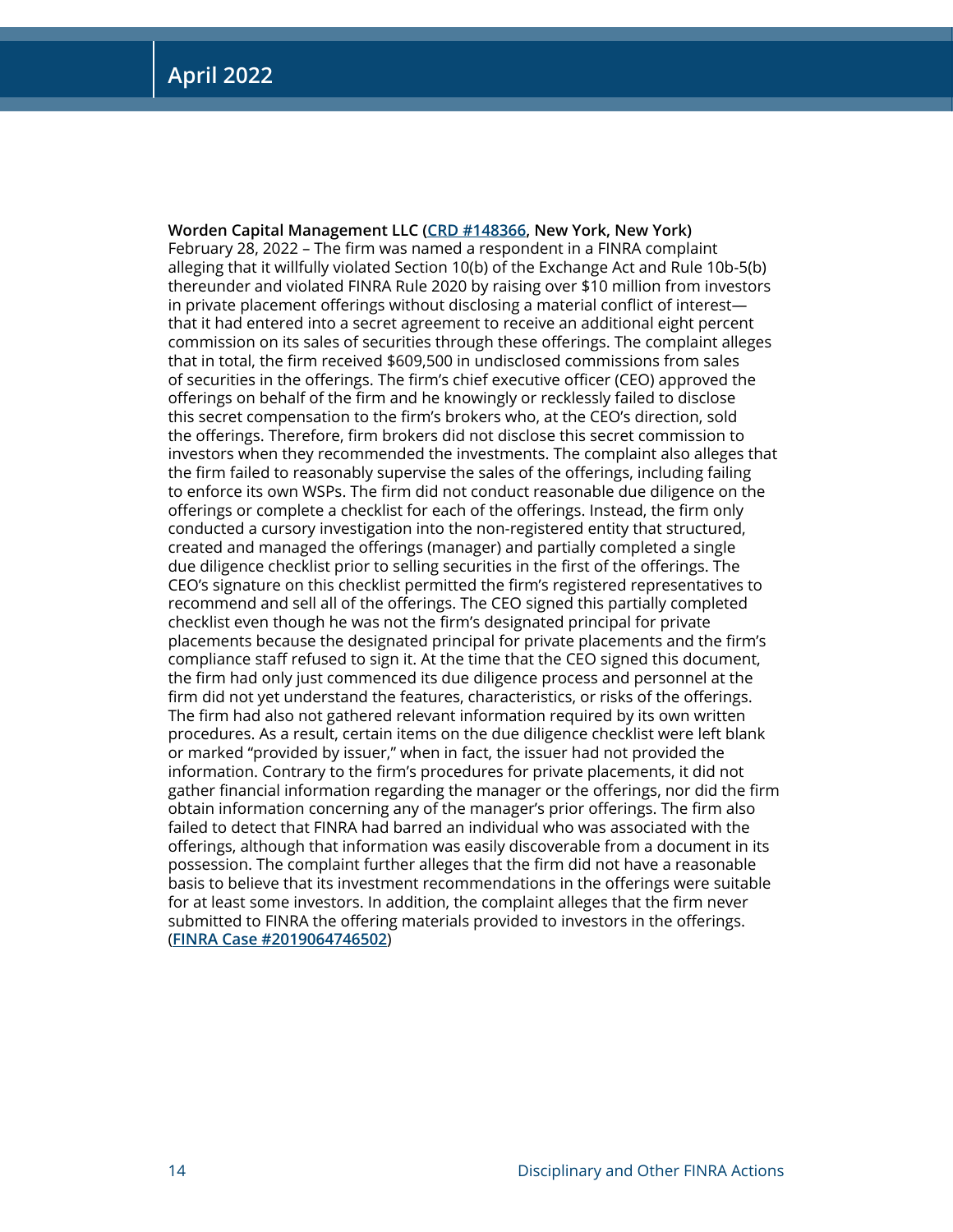**April 2022**

**Individuals Barred for Failure to Provide Information or Keep Information Current Pursuant to FINRA Rule 9552(h)**

**(If the bar has been vacated, the date follows the bar date.)**

**Antonio Bestard (CRD #5709439)** San Diego, California (February 22, 2022) FINRA Case #2021072252901

**Kevin Karl Burckhard (CRD #1920694)** Minot, North Dakota (February 14, 2022) FINRA Case #2020068325701

**Darryl Matthew Cohen (CRD #2786613)** Las Vegas, Nevada (December 30, 2021) FINRA Case #2020066797301

**Odalis Y. Duran (CRD #5777173)** Bronxville, New York (February 28, 2022) FINRA Case #2021071467001

**Thomas James Hagan (CRD #1259122)** Sarasota, Florida (February 14, 2022) FINRA Case #2021070365601

**Forrest Jones (CRD #4880765)** Montgomery, Texas (February 28, 2022) FINRA Case #2020066745801

**Evan David Jordan (CRD #6823530)** Renton, Washington (February 15, 2022) FINRA Case #2021072685501

**Bryan Andrew Richey (CRD #5255547)** Maryville, Tennessee (February 14, 2022) FINRA Case #2021071000201

**Ebony Staples (CRD #7297835)** Woodridge, Illinois (February 22, 2022) FINRA Case #2021070354001

**Jordan David Whitacre (CRD #5828900)** Simpsonville, South Carolina (February 1, 2022) FINRA Case #2021072283401

**Individuals Suspended for Failure to Provide Information or Keep Information Current Pursuant to FINRA Rule 9552(d)** 

**(The date the suspension began is listed after the entry. If the suspension has been lifted, the date follows the suspension date.)**

**Kyleigh Haynes (CRD #6988886)** New Castle, Pennsylvania (February 14, 2022) FINRA Case #2021070561801

**Grant Andrew Hebeisen (CRD #6097447)** Lawrence, Kansas (February 7, 2022) FINRA Case #2021071854801

**Carl Michael Ippolito (CRD #4773246)** Lambertville, New Jersey (February 4, 2022) FINRA Case #2020068682501